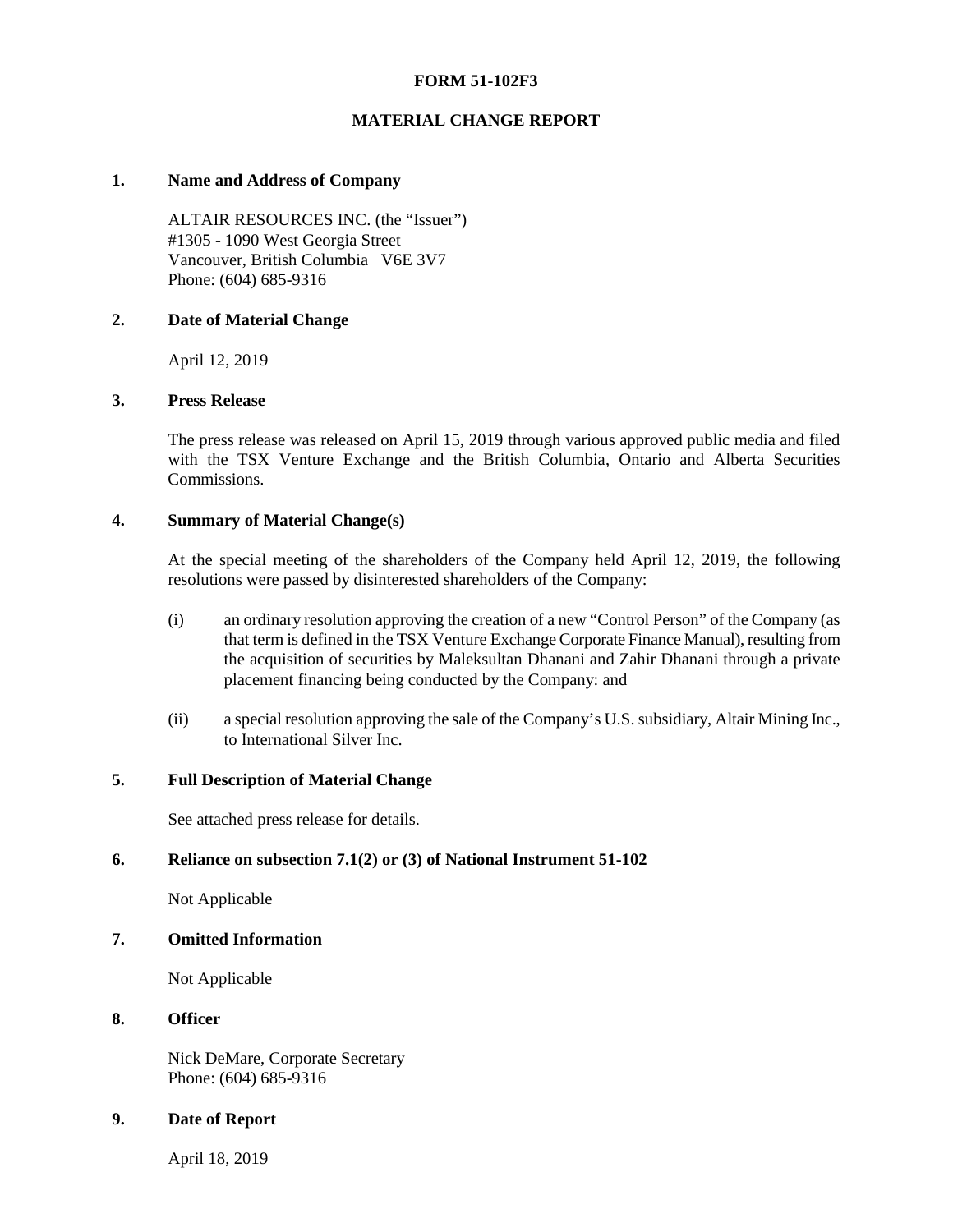

#1305-1090 West Georgia Street | Vancouver, BC, Canada, V6E 3V7 | Tel: 604-685-9316 | Fax: 604-683-1585

# **Altair Announces Results of Special Meeting of Shareholders**

**VANCOUVER, BRITISH COLUMBIA – April 15th 2019: ALTAIR RESOURCES INC. ("Altair" or the "Company") (TSX-V: AVX; Germany FRA: 90A; ISIN: CA02137W1014; WKN: WKN A2ALMP)** Mr. Harold (Roy) Shipes, Chairman and CEO, is pleased to announce that at the special meeting of the shareholders of Altair held April 12, 2019, the following resolutions were passed by disinterested shareholders of the Company:

- (i) an ordinary resolution approving the creation of a new "Control Person" of the Company (as that term is defined in the TSX Venture Exchange Corporate Finance Manual), resulting from the acquisition of securities by Maleksultan Dhanani and Zahir Dhanani through a private placement financing being conducted by the Company, the terms of which are described in the Company's news release dated February 25, 2019; and
- (ii) a special resolution approving the sale of the Company's U.S. subsidiary, Altair Mining Inc., to International Silver Inc., the terms of which are described in the Company's news release dated February 22, 2019.

The above financing and sale of the Company's U.S. subsidiary remain subject to the approval of the TSX Venture Exchange.

ON BEHALF OF THE BOARD,

# *"Harold Shipes"*

*Harold Shipes, Chairman & CEO*

*Neither TSX Venture Exchange nor its Regulation Services Provider (as that term is defined in the policies of the TSX Venture Exchange) accepts responsibility for the adequacy or accuracy of this release.*

#### **Forward Looking Statement Caution**

Certain information contained in this news release constitutes "forward-looking information" or "forward-looking statements" (collectively, "forward-looking information"). Without limiting the foregoing, such forward-looking information includes statements regarding the TSX Venture Exchange's approval of the sale of Altair Mining Inc. *There can be no assurance that the Company will proceed to satisfy the conditions necessary to complete the acquisition of the Plant, including obtaining legal title to the Plant and completing the cash payment and the issuance of the Consideration Shares.* In this news release, words such as "may", "would", "could", "will", "likely", "believe", "expect", "anticipate", "intend", "plan", "estimate" and similar words and the negative form thereof are used to identify forward looking information. Forward looking information should not be read as guarantees of future performance or results, and will not necessarily be accurate indications of whether, or the times at or by